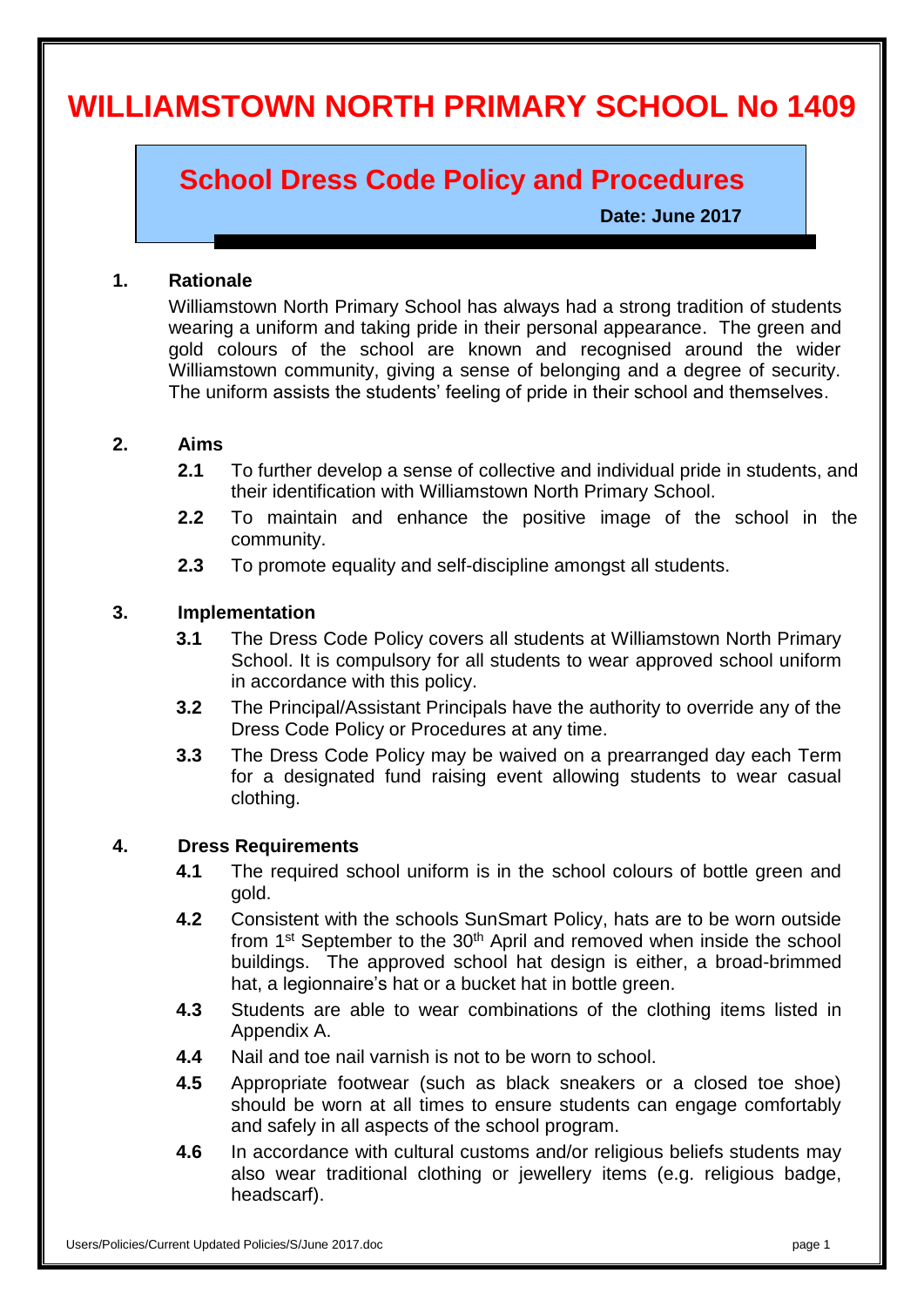**4.7** Students will wear a range of clothing combinations, appropriate to the activity (e.g. Art, Physical Education, Swimming etc), and ensure that all clothing combinations comply with the school's SunSmart Policy.

# **4.8 Uniform Accessories**

The following items can be worn as part of the school uniform, in stipulated colours that complement the School Uniform. The selection of or change to uniform items occurs through consultation and feedback with all stakeholders.

- **1.** All tops Polo, Rugby, Windcheaters, Skivvies, Baseball Jackets, Vests, and Jumpers must be in the school colours of Bottle green and/or Yellow/Gold.
- **2.** Coats/Jackets not in the colour of the school uniform (bottle green or gold) are only to be worn outside.
- **3.** Bottle Green or Black tights
- **4.** Plain bottle green or black leggings; Plain no frilly or lace trimmings.
- **5.** Bottle green, yellow/gold, black or white socks.
- **6.** Bottle green, yellow/gold or black hair accessories, i.e. ribbons and head bands.
- **7.** Scarves Bottle green scarves can be worn inside. Coloured scarves are only to be worn outside.
- **8.** Gloves, mittens and hats are only to be worn outside.
- **9.** Jewellery Inconspicuous except:
	- **a)** Bracelets and necklaces of a 'medic-alert' or similar type.
	- **b)** Items with religious significance for students actively involved with religion.
	- **c)** A maximum of one stud or sleeper earring per ear for pierced ears.
	- **d)** A wristwatch/activity tracker.
- **4.9** Student hair will be of a natural colour and of a suitable style as determined by the Principal/Assistant Principals.

# **5. Responsibilities**

- **5.1** Parents/guardians will maintain clothing to an acceptable standard, selecting from the range specified in Appendix A.
- **5.2** Students will wear the required uniform items to school and to extracurricular activities arranged by the school (e.g. Excursions etc).
- **5.3** School Council will review the Uniform Supplier Contract on a cyclic basis to ensure the selected supplier provides a high level of service and quality clothing at a competitive price.
- **5.4** In support of families experiencing financial hardship, the school will continue to facilitate a second hand (Swap Shop) uniform shop on site.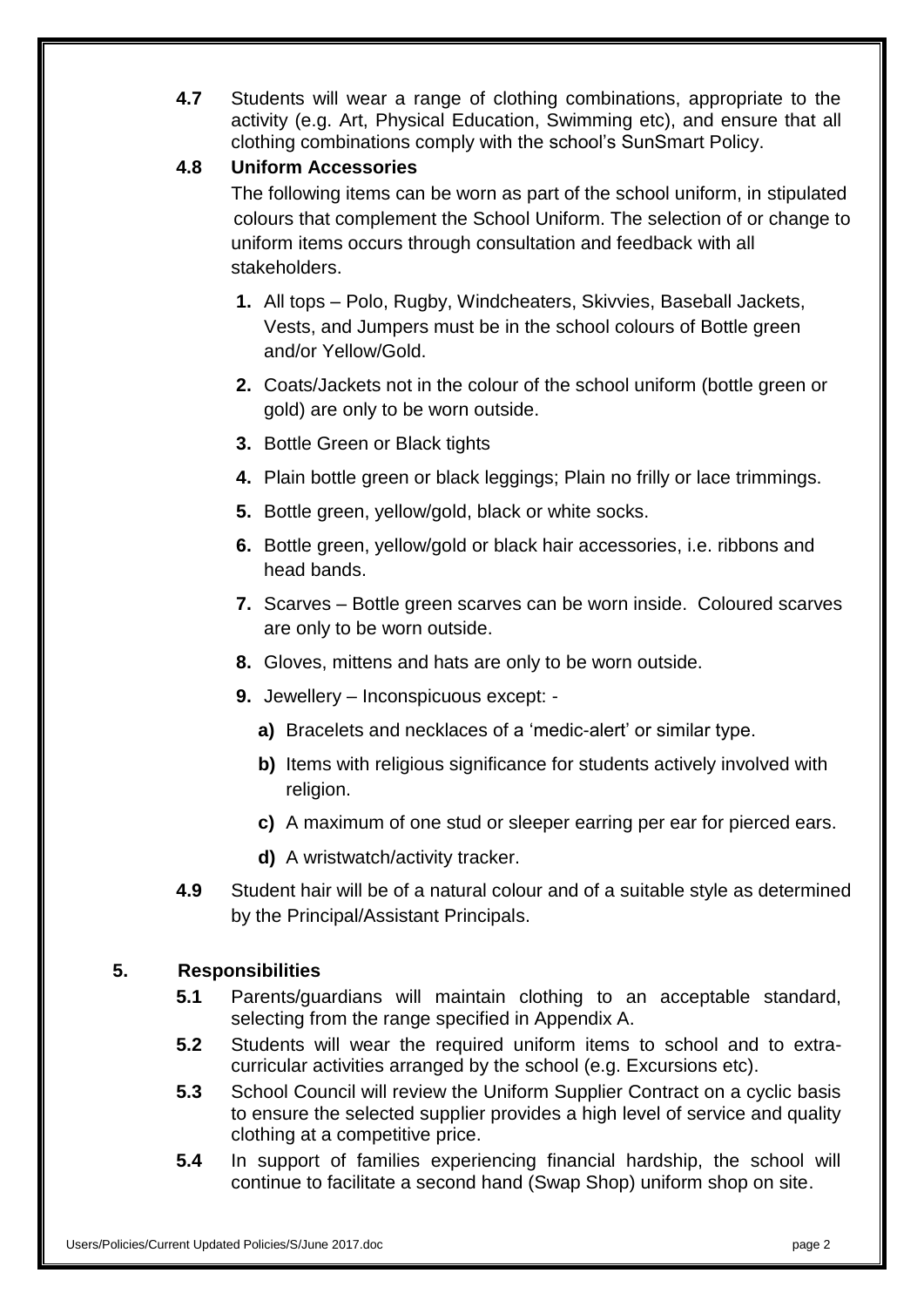**5.5** The school will liaise with the school's uniform provider each year to organise commemorative wear such as a Foundation T-Shirt, Year 6 Polo Shirt and Year 6 Windcheater/Jacket.

# **6. Enforcement**

- **6.1** When a student is not complying with the Dress Code, and it has been determined that the student has not applied for exemption (refer to Point 7 Exemptions), then the following graded steps are implemented.
	- **6.1.1** The parent must inform the school why their child is out of uniform. The student shall be directed to the General Office for an "Out of Uniform" slip;
	- **6.1.2** If this behaviour is repeated a courtesy letter will be sent home, or a telephone call made, stressing the requirements of the school's Dress Code;
	- **6.1.3** A meeting will be convened between the Principal/Assistant Principals and the parent/guardian in order to check exemption grounds and possible support that may be required for the family to ensure the child/ren are in uniform.
- **6.2** A student who refuses to wear the school uniform for any reason other than the specified grounds for Exemption (see Exemptions below), may be disallowed from participation in activities which represent the school in the community, or activities where their clothing is considered inappropriate (e.g. Physical Education).
- **6.3** A student will not be excluded, suspended or expelled for failing to comply with the Student Dress Code, as failure to wear school uniform is not grounds for suspension or expulsion as outlined in Ministerial Order 625.

# **7. Exemptions**

- **7.1** The grounds for seeking an exemption from wearing the school uniform to school are:
	- **7.1.1** an aspect of this Code offends a religious belief held by a student or a student's family;
	- **7.1.2** an aspect of this Code occasionally prevents a student from complying with a requirement of his/her cultural background;
	- **7.1.3** an aspect of this Code prevents a student with a disability from being able to attend school or participate in school activities on the same terms as other students;
	- **7.1.4** a student has a particular health condition that requires an aspect of the Code to be departed from;
	- **7.1.5** a student's uniform is being washed, mended or has been lost and another is currently unavailable.

# **7.2 The procedure for seeking an exemption is:**

**7.2.1** if the grounds for exemption relate to one of 7.1.1 to 7.1.5 above, then the parent/guardian of the student for whom the exemption is being sought will either write to, or speak to the Principal/Assistant Principals, seeking the exemption and stating the reason for the exemption;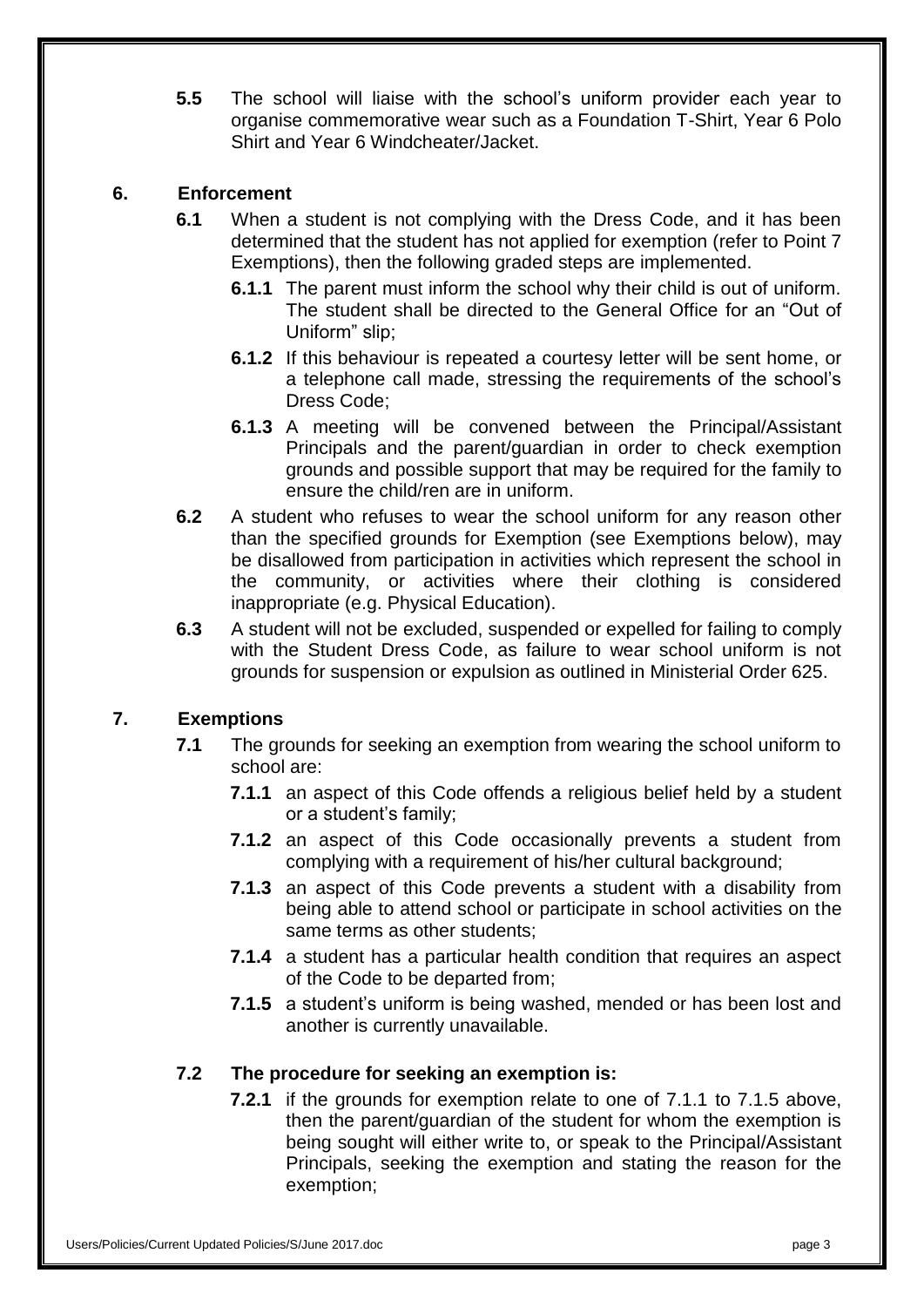**7.2.2** if the grounds for exemption is 7.1.5 above, then the parent/guardian of the student for whom the exemption is being sought will either write to, or speak to the student's classroom teacher, indicating the likely return or replacement of the clothing item;

**7.2.3** the Principal/Assistant Principals or classroom teacher will record the exemption.

#### **8. Review and Evaluation**

- **8.1** Implementation of the Student Dress Code Policy and Procedures will be monitored on an annual basis and reviewed against the 'Rationale' of this policy.
- **8.2** A major review of the Student Dress Code Policy and Procedures and the school uniform will be conducted according to the review timeline.

This Policy was ratified at School Council on 21<sup>st</sup> June 2017.